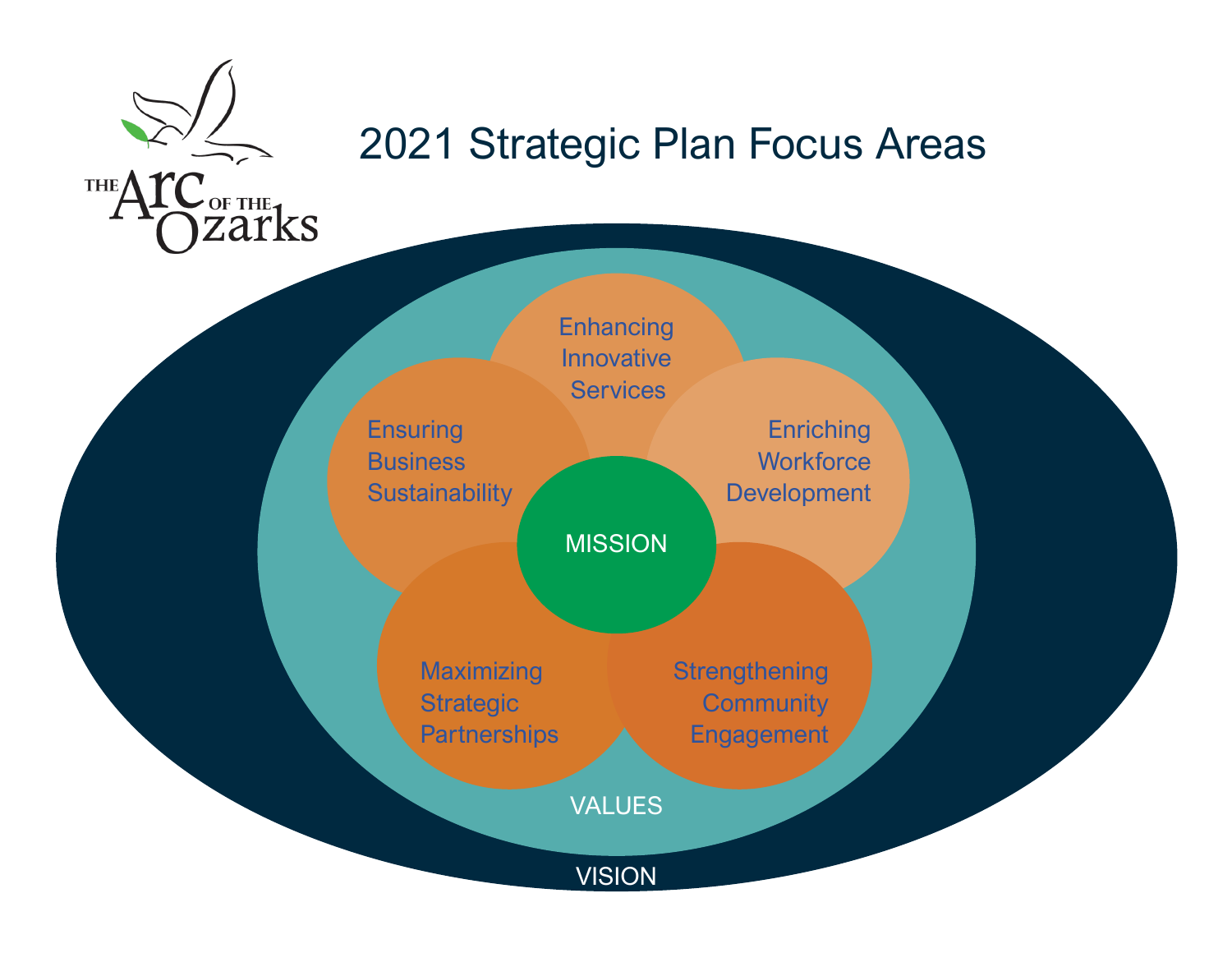## **The Arc of the Ozarks**

| <b>MISSION</b>                                                                                                                                                                                        |                                                |                                                                        |  |  |  |
|-------------------------------------------------------------------------------------------------------------------------------------------------------------------------------------------------------|------------------------------------------------|------------------------------------------------------------------------|--|--|--|
| To support individuals with disabilities in directing their own lives as valued members of the community                                                                                              |                                                |                                                                        |  |  |  |
|                                                                                                                                                                                                       |                                                | <b>VISION</b>                                                          |  |  |  |
| To be a leader in service delivery for persons with disabilities by providing an array of supports and services<br>to integrate them into their communities and to enhance the quality of their lives |                                                |                                                                        |  |  |  |
|                                                                                                                                                                                                       | <b>STRATEGIC PLAN</b>                          |                                                                        |  |  |  |
| Focus                                                                                                                                                                                                 | <b>Enhancing Innovative</b><br><b>Services</b> | To provide high quality services for clients and families              |  |  |  |
| Focus                                                                                                                                                                                                 | <b>Ensuring Business</b><br>Sustainability     | To position viable financial, operational, and infrastructure supports |  |  |  |
| <b>Focus</b><br>3                                                                                                                                                                                     | <b>Enriching Workforce</b><br>Development      | To develop a diverse, well-trained and engaged staff                   |  |  |  |
| Focus<br>4                                                                                                                                                                                            | <b>Maximizing Strategic</b><br>Partnerships    | To cultivate and leverage business alliances that support our mission  |  |  |  |
| Focus<br>5                                                                                                                                                                                            | <b>Strengthening Community</b><br>Engagement   | To increase brand awareness, educational and advocacy efforts          |  |  |  |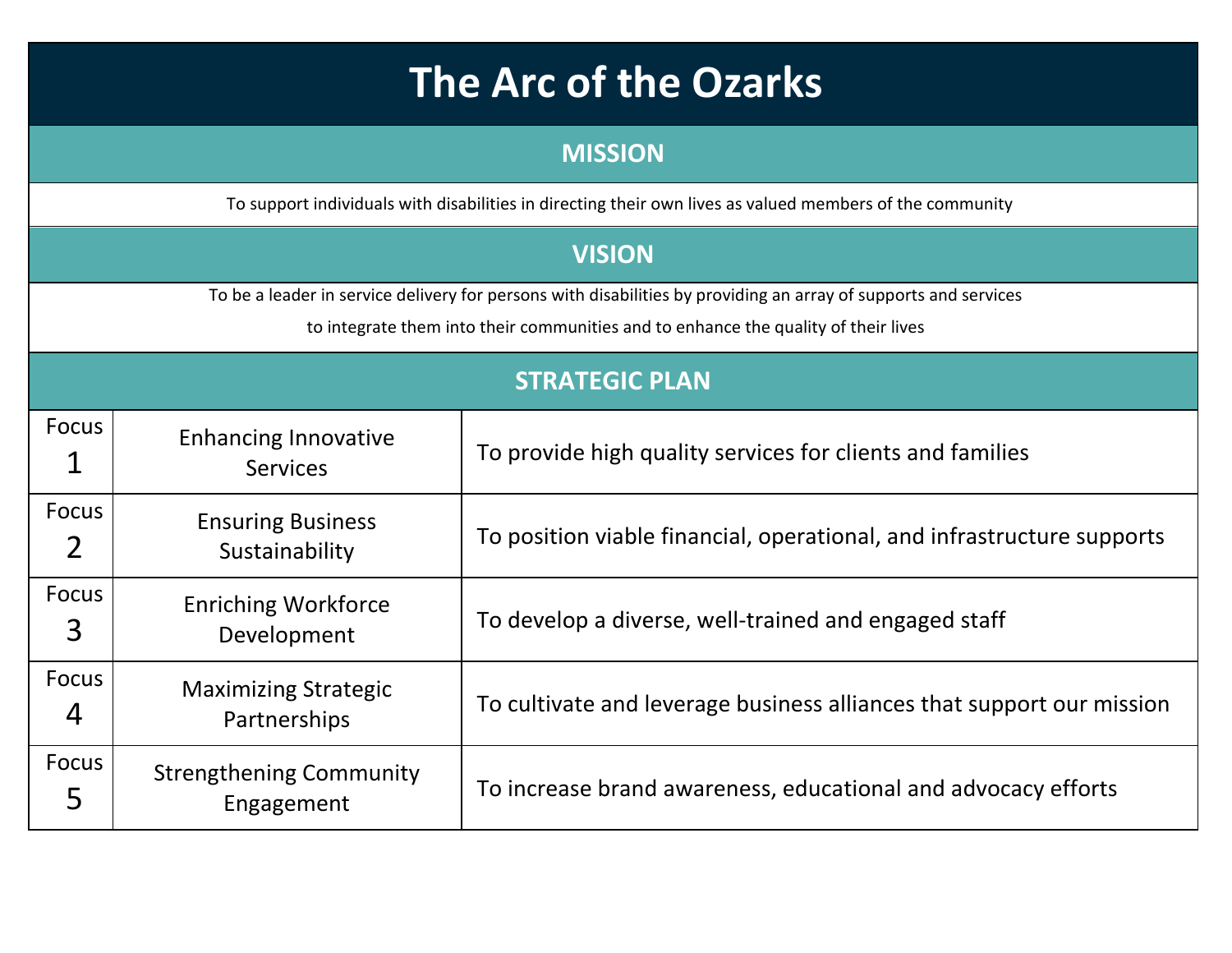## **The Arc of the Ozarks 3-Year Strategic Plan**

| <b>Outcome Goals</b>                                                                                    | <b>Action Items</b>                                                                                                                                                                                                                                                                                                                                                                                   | <b>Strategic</b><br><b>Focus</b>              | <b>Timeline</b> | <b>Ownership</b>                    |
|---------------------------------------------------------------------------------------------------------|-------------------------------------------------------------------------------------------------------------------------------------------------------------------------------------------------------------------------------------------------------------------------------------------------------------------------------------------------------------------------------------------------------|-----------------------------------------------|-----------------|-------------------------------------|
| 1. Expand existing children<br>services.                                                                | Expand assessment/therapy options and locations<br>of Mercy Autism clinic.<br>Discuss service needs and funding potential with<br>local stakeholders.<br>Evaluate staffing needs in Mercy clinic.<br>Expand Rivendale Services to include in-home<br>ABA therapy options.                                                                                                                             | 1. Enhancing<br>Innovative<br><b>Services</b> | 2-3 years       | Tim, Mike,<br>Mercy, Alisa,<br>Clay |
| 2. Revise behavioral crisis services<br>to better meet the needs of<br>individuals with dual diagnosis. | Explore and evaluate feasibility of residential<br>crisis services based on new DMH model and<br>Mercy partnership.<br>Identify facility locations, rate structure,<br>salary/pay structure, staffing credentials per<br>DMH.<br>Determine Mercy's involvement.<br>Explore the feasibility of investing in community<br>housing to support individuals with high intensity<br>behavior support needs. | 1. Enhancing<br>Innovative<br><b>Services</b> | 1-2 years       | Mike, Tim                           |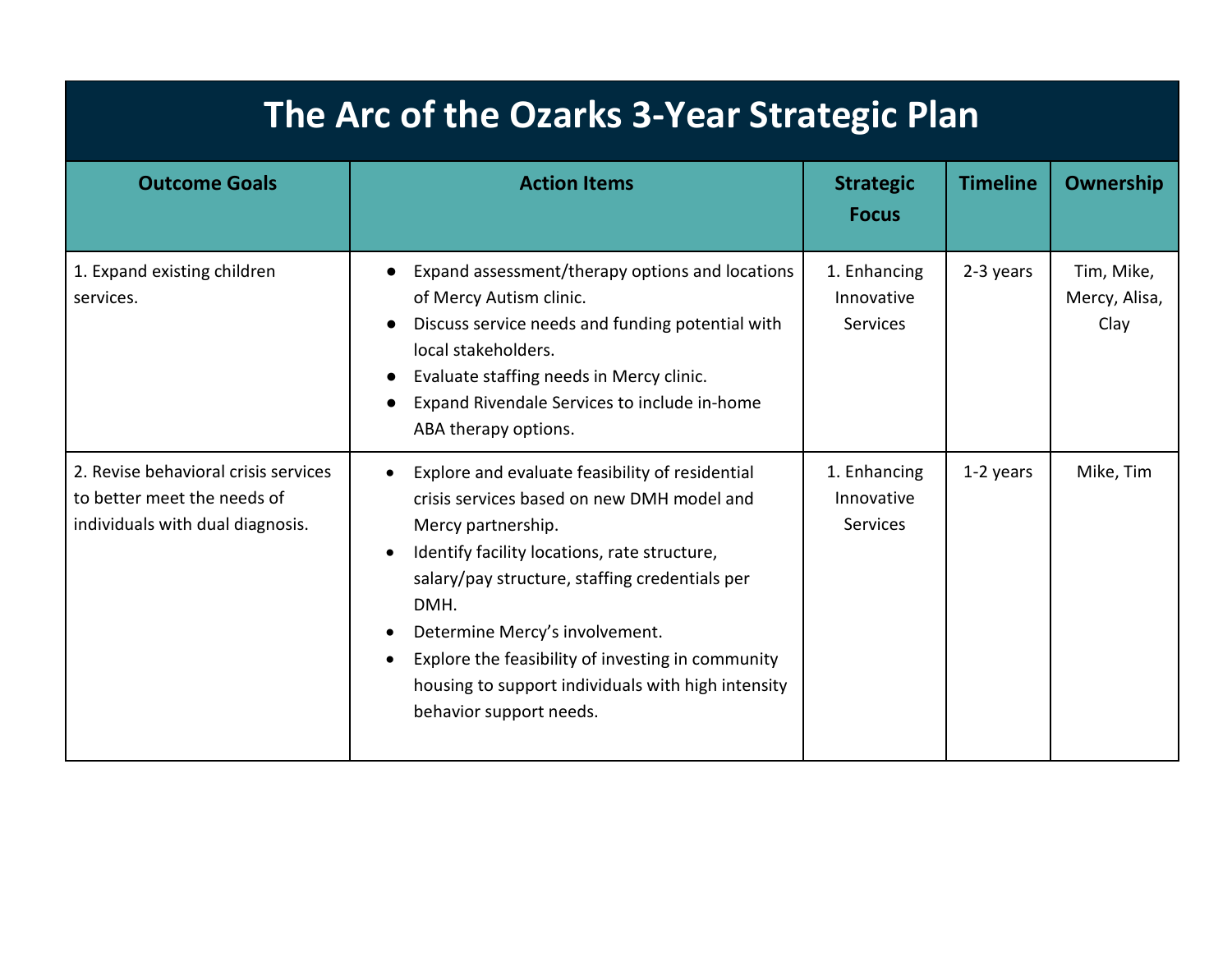| 3. Maintain and expand Pathways<br>to Greater Independence initiative.         | Increase number of individuals receiving assistive<br>technology and remote supports services.<br>Monitor KPI's by each department, quarterly.<br>Reduce service hours provided, when possible.                                                                                                                                                                                                                                                   | 1. Enhancing<br>Innovative<br>Services           | 1-2 years | Tim, Clay,<br>Alisa    |
|--------------------------------------------------------------------------------|---------------------------------------------------------------------------------------------------------------------------------------------------------------------------------------------------------------------------------------------------------------------------------------------------------------------------------------------------------------------------------------------------------------------------------------------------|--------------------------------------------------|-----------|------------------------|
| 4. Renew three-year accreditation<br>with CARF in Spring 2022.                 | Complete management training for all staff on<br>principles of CARF Accreditation.<br>Review all polices by December 2021.<br>$\bullet$<br>Work on filing all required CARF documents<br>electronically in preparation for survey.<br>Submit CARF application by September 2021.                                                                                                                                                                  | 1. Enhancing<br>Innovative<br>Services           | $1$ -year | Tiara                  |
| 5. Implement benefits payee<br>process for persons in residential<br>services. | Investigate requirements to become<br>organizational representative payee.<br>Develop processes and procedures for becoming<br>organizational representative payee.<br>Apply for and be approved by SSA as<br>organizational representative payee.<br>Apply for and be approved by SSA to become a<br>Fee-For-Service payee.<br>Become payee for 50 individuals by the end of<br>FY22.<br>Become payee for 150 individuals by the end of<br>FY23. | 2. Ensuring<br><b>Business</b><br>Sustainability | 1-2 years | John,<br>Gwen F.       |
| 6. Reduce overtime to under eight<br>percent.                                  | Develop an overtime utilization policy that<br>$\bullet$<br>includes pre-approval for overtime and how/<br>when it can be used.                                                                                                                                                                                                                                                                                                                   | 2. Ensuring<br><b>Business</b><br>Sustainability | 1-2 years | <b>Executive Staff</b> |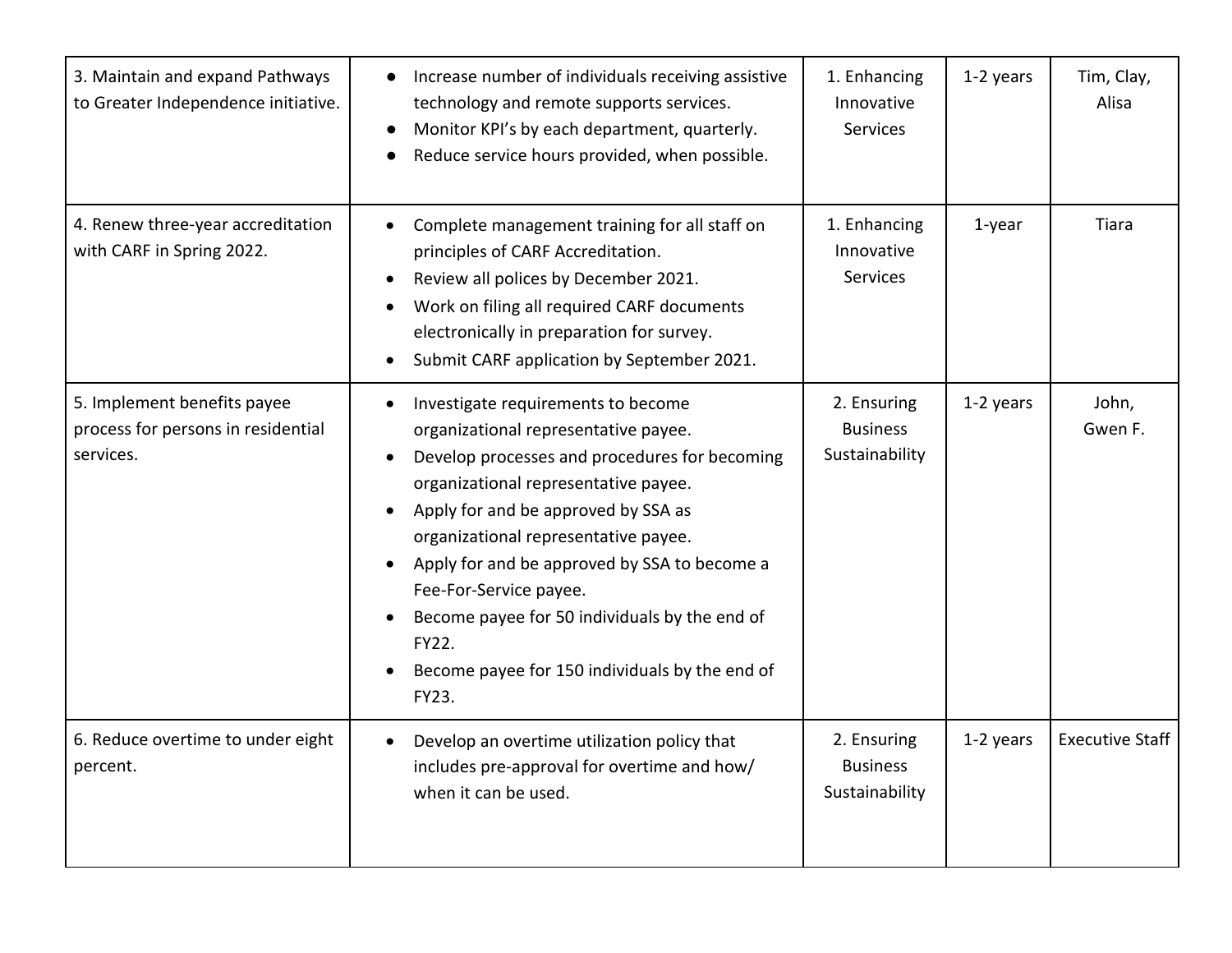|                                                                                                      | Monitor monthly reports showing reasons for<br>over time, number of open hours, etc. by<br>program.<br>Utilize ADP mobile platforms for changes in<br>staffing.<br>Maintain schedules in ADP system.                                                                                                                                                                                                                                                                                                                                                               |                                                  |           |                            |
|------------------------------------------------------------------------------------------------------|--------------------------------------------------------------------------------------------------------------------------------------------------------------------------------------------------------------------------------------------------------------------------------------------------------------------------------------------------------------------------------------------------------------------------------------------------------------------------------------------------------------------------------------------------------------------|--------------------------------------------------|-----------|----------------------------|
| 7. Explore alternate office location<br>in Kansas City Division.                                     | Determine program growth direction/area with<br>KC Director, team, stakeholders, and Exec Staff.<br>Review KC financials with VP of Finance to<br>ascertain available funding for building<br>purchase/lease.<br>Review available facilities in Independence, Blue<br>Springs, KC area (outside of metro area) with<br>team or through real estate agent.<br>Develop business proposal and present to<br>Operations Committee and the Board of Directors<br>for approval.<br>Maintain current lease and communicate with<br>landlord regarding timelines for move. | 2. Ensuring<br><b>Business</b><br>Sustainability | 1-2 years | Mike, Tim,<br>Clay, Karen  |
| 8. Redesign the Activity<br>Center/Administrative Office for<br>better accessibility and security.   | Finalize the estimated costs on the project list.<br>Prioritize and develop a timeline for projects.<br>Obtain board approval on the budget for selected<br>projects.                                                                                                                                                                                                                                                                                                                                                                                              | 2. Ensuring<br><b>Business</b><br>Sustainability | 2 years   | Mike, John,<br>Ron         |
| 9. Improve consistency and<br>reliability of data collection in the<br>program services departments. | Complete workgroup on documentation concerns<br>including recommendations.<br>Edit the progress note templates to three tasks<br>rather than five.<br>Implement and train staff on the Therap App.                                                                                                                                                                                                                                                                                                                                                                 | 2. Ensuring<br><b>Business</b><br>Sustainability | 1 year    | Tiara, Tim,<br>Alisa, Clay |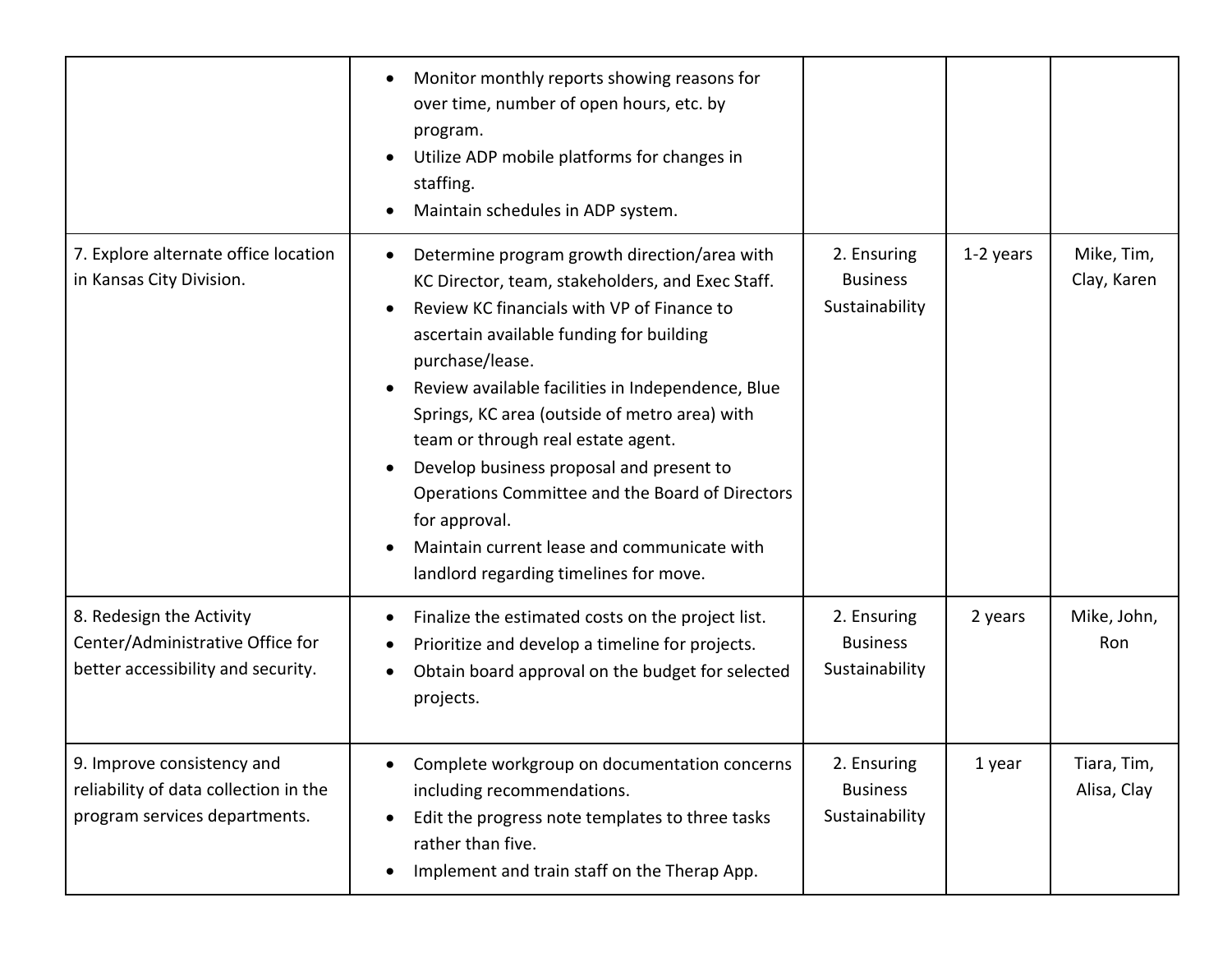|                                                                                                                                                                       | Continue to monitor documentation and send<br>reports to VPs daily on missing documentation.                                                                                                                                                                                                                                                                                                                                                                                                                                                                                                                                                                                                                                                                                                                                    |                                          |           |                                     |
|-----------------------------------------------------------------------------------------------------------------------------------------------------------------------|---------------------------------------------------------------------------------------------------------------------------------------------------------------------------------------------------------------------------------------------------------------------------------------------------------------------------------------------------------------------------------------------------------------------------------------------------------------------------------------------------------------------------------------------------------------------------------------------------------------------------------------------------------------------------------------------------------------------------------------------------------------------------------------------------------------------------------|------------------------------------------|-----------|-------------------------------------|
| 10. Evaluate and implement a<br>multi-pronged approach to recruit,<br>and retain a diverse, well trained<br>work force.                                               | Continue to increase DSP and program staff<br>wages to remain competitive in recruitment as<br>funding sources permit.<br>Enhance community partnerships to source<br>diverse, quality candidates. Maintain healthy<br>pipeline of candidates with consistent, proactive<br>outreach.                                                                                                                                                                                                                                                                                                                                                                                                                                                                                                                                           | 3. Enriching<br>Workforce<br>Development | 1-2 years | Marybeth,<br><b>Executive Staff</b> |
| 11. Enhance the program<br>management structure by clearly<br>defining roles, expectations and<br>job functions by addressing deficits<br>and focusing on efficiency- | Recruit and assign members to a management<br>structure task force.<br>Assign members of the task force, chaired by the<br>VP of HR and Staff Development and the<br>Executive VP, to complete the organizational<br>analysis by December 2021.<br>Complete a budget analysis on the enhanced<br>management structure plan to ensure cost<br>feasibility.<br>The task force will make formal recommendations<br>and implementation plan for enhancing<br>management structure to Executive Staff by<br>January 2022.<br>Job and task analysis will be completed for the<br>following positions: Director, Assistant Director,<br>Program Supervisor, Team Manager, Shift<br>Supervisor and other positions, deemed<br>necessary.<br>Job descriptions and performance appraisals for<br>the management positions will be edited. | 3. Enriching<br>Workforce<br>Development | 1-2 years | Tim, Alisa,<br>Clay,<br>Marybeth    |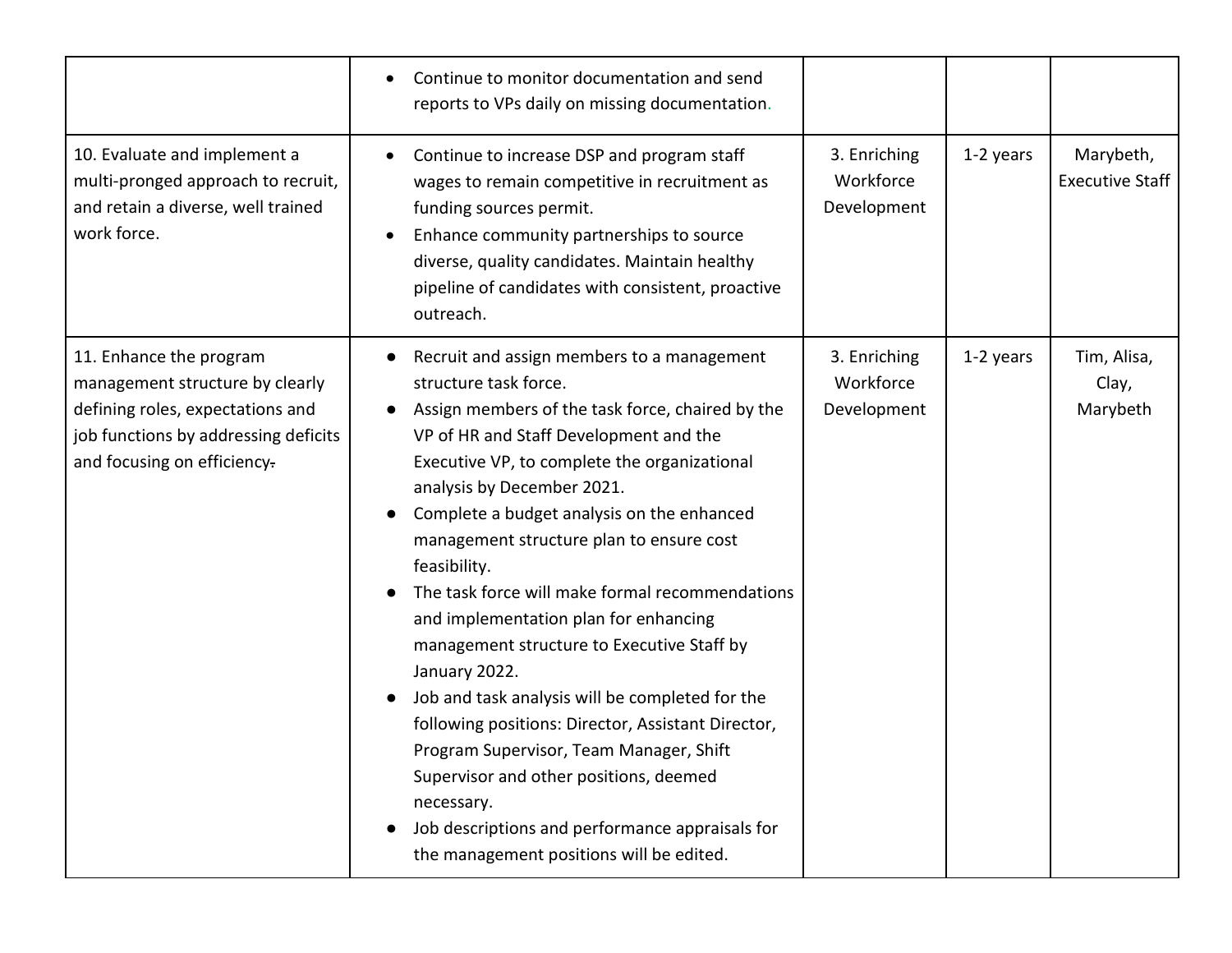|                                                                   | Complete a wage survey for positions outlined in<br>the enhanced management structure plan.<br>The task force will begin implementing the<br>enhanced management structure plan as<br>approved by Executive Staff by March 2022.<br>Design and complete feedback sessions with key<br>staff members.<br>Communicate changes to all members of the<br>organization.                                                                                          |                                          |           |                                    |
|-------------------------------------------------------------------|-------------------------------------------------------------------------------------------------------------------------------------------------------------------------------------------------------------------------------------------------------------------------------------------------------------------------------------------------------------------------------------------------------------------------------------------------------------|------------------------------------------|-----------|------------------------------------|
| 12. Improve retention rate by two<br>percentage points each year. | Expand the reach of Growth Academy throughout<br>the organization.<br>Implement leadership development learning<br>opportunities for all levels of management.<br>Implement additional development opportunities<br>for all levels of the organization in the form of<br>monthly webinars.<br>Continue to nurture a culture focused on coaching<br>conversations.<br>Evaluate and make recommendations for<br>revisions to performance appraisal processes. | 3. Enriching<br>Workforce<br>Development | 1-3 years | Marybeth<br><b>Executive Staff</b> |
| 13. Improve internal<br>communication processes.                  | Create a robust internal communication plan.<br>Create internal process for media interviews,<br>presentations, crisis communication, etc.<br>Revise internal communication policy.<br>Continue management communication memos.<br>Develop a text blast system for employee<br>communication.                                                                                                                                                               | 3. Enriching<br>Workforce<br>Development | 1 year    | Marybeth,<br>Jessica,<br>Mike R.   |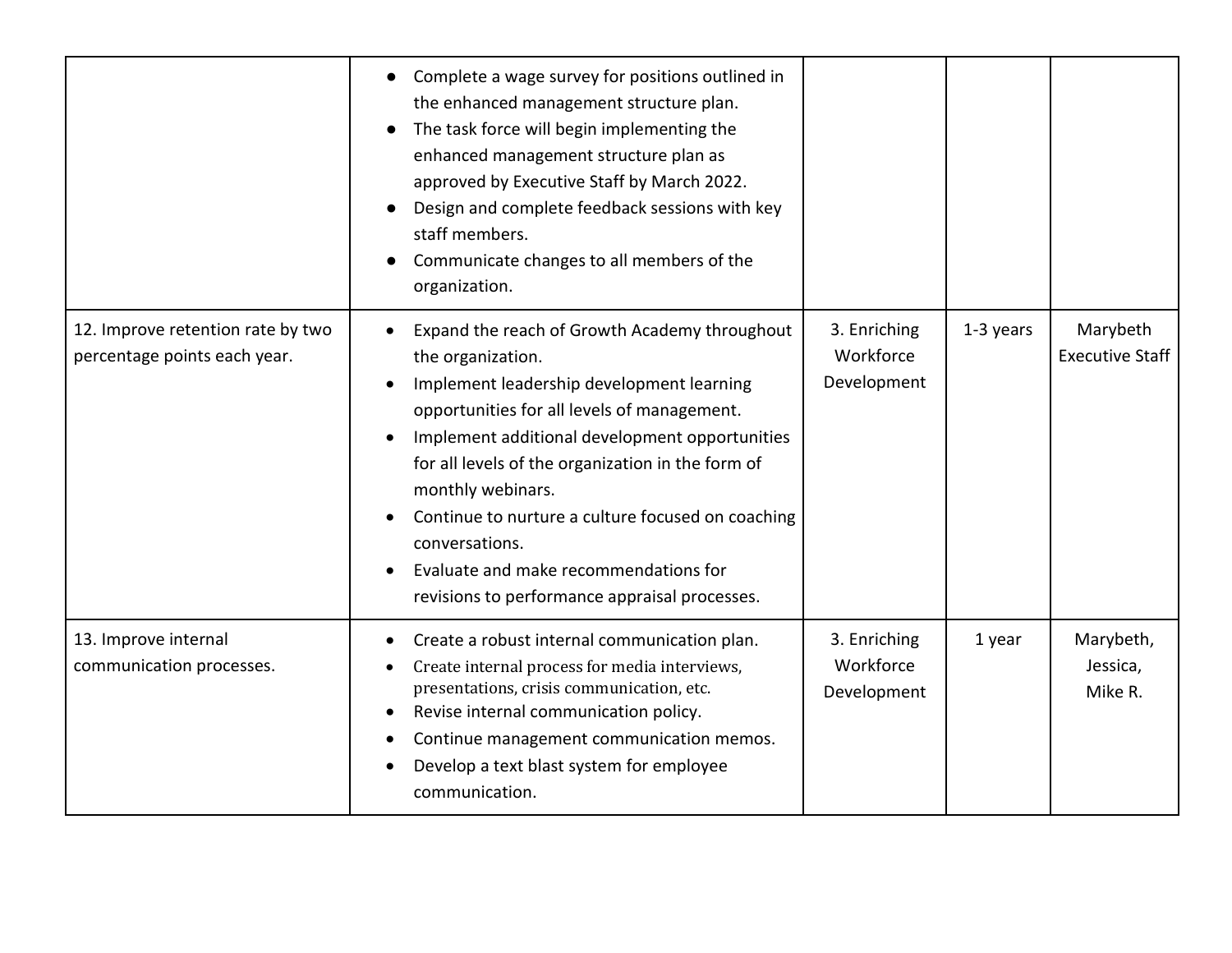| 14. Establish a minimum of three<br>relationships and alliances in each<br>division to include chamber of<br>commerce, colleges, universities<br>and civic groups that will increase<br>awareness and further our<br>mission. | Expand OIP to one other division over the next<br>year.<br>Obtain memberships in Chamber of Commerce in<br>all communities where we provide services.<br>Expand opportunities to educate school districts<br>in KC, Monett and Joplin areas regarding supports<br>provided and employment opportunities.                                                                                                                                                                                                                                                                                                                                                                                                                                                                                                                                                                                                                                                                                                                                                                        | 4. Maximizing<br>Strategic<br>Partnerships  | 1-3 years | VPs,<br>Development<br>Team, Division<br><b>Directors</b> |
|-------------------------------------------------------------------------------------------------------------------------------------------------------------------------------------------------------------------------------|---------------------------------------------------------------------------------------------------------------------------------------------------------------------------------------------------------------------------------------------------------------------------------------------------------------------------------------------------------------------------------------------------------------------------------------------------------------------------------------------------------------------------------------------------------------------------------------------------------------------------------------------------------------------------------------------------------------------------------------------------------------------------------------------------------------------------------------------------------------------------------------------------------------------------------------------------------------------------------------------------------------------------------------------------------------------------------|---------------------------------------------|-----------|-----------------------------------------------------------|
| 15. Increase the awareness and<br>visibility of The Arc through public<br>engagement, media relations,<br>advocacy/public policy efforts,<br>internal communications, and<br>marketing & community activities.                | Be the organization called upon as the expert in<br>DEI (Diversity, Equity, Inclusion) regarding<br>individuals with disabilities.<br>Be actively involved in the Springfield community.<br>Be active in Joplin, Monett, and KC Divisions<br>Create engagement plan for each Division.<br>$\circ$<br>Review plans and roles with Directors and<br>$\circ$<br>Exec Team.<br>Explore opportunities to get involved in the<br>Branson community.<br>Identify and train internal ambassadors.<br>$\bullet$<br>o Train all staff with an "elevator pitch".<br>Implement an awareness campaign during<br>National Disabilities Awareness month.<br>Social media<br>Improve qualities of photos being posted.<br>O<br>Provide a consistent voice, messaging.<br>$\circ$<br>Create toolkit for staff use requiring approved<br>O<br>assets, photos, and messaging.<br>Increase followers and engagement.<br>$\circ$<br>Marketing and Communication<br>Roll-out new website by end of September.<br>$\circ$<br>Establish all marketing materials to meet<br>$\circ$<br>brand guidelines. | 5. Strengthening<br>Community<br>Engagement | 1-3 years | Jessica, Stevie,<br>Karen                                 |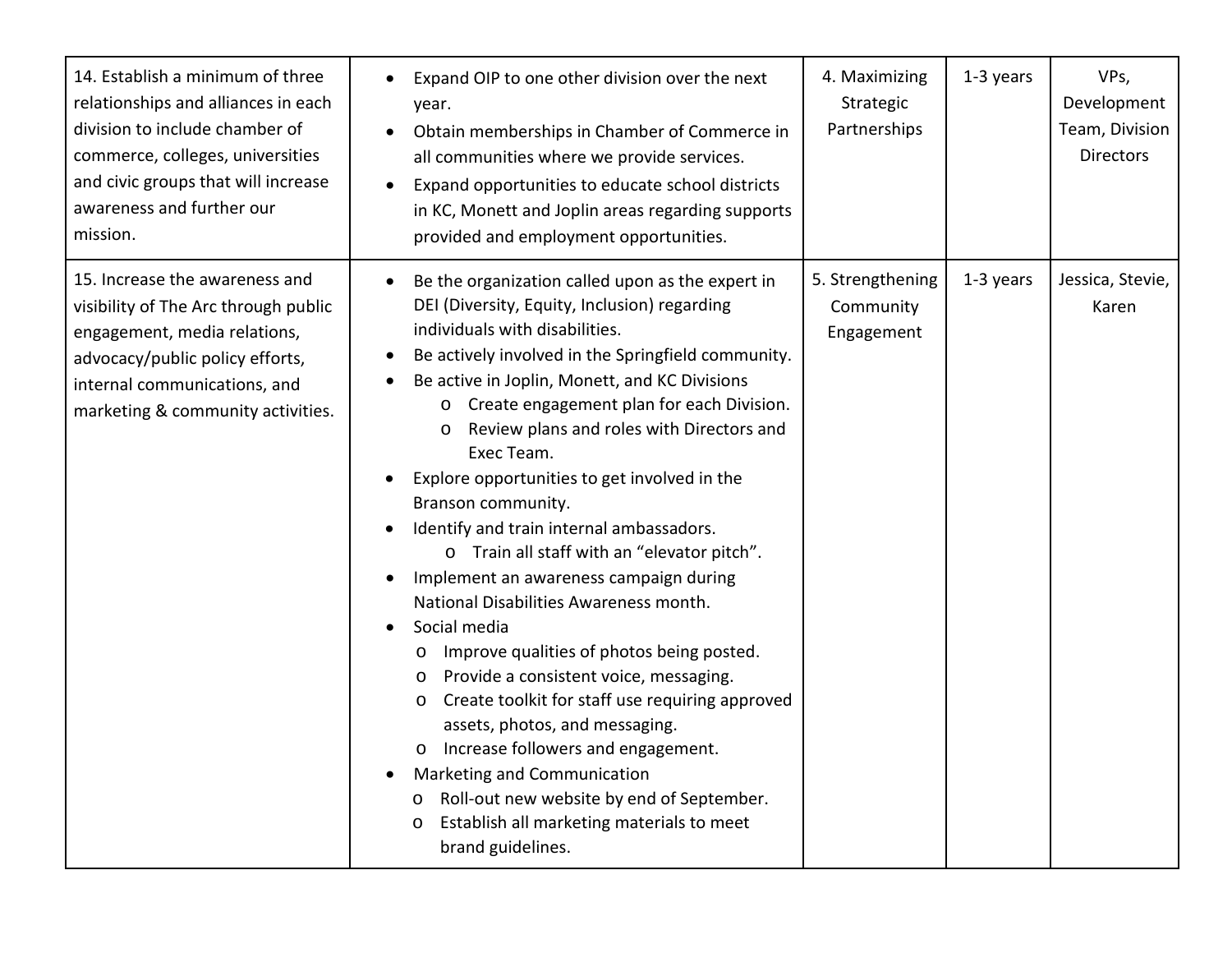|                                                                            | Re-design newsletter and annual report to<br>$\circ$<br>meet brand guidelines.<br>Create new photo & video "library".<br>$\circ$<br>Design and implement a refreshed logo for the<br>$\circ$<br>Kansas City Division.<br><b>Public Policy and Advocacy</b><br>Plan for 2022 A Day in the Life of a DSP.<br>$\circ$<br>Participate in Lobby Day 2022.<br>$\circ$<br>Build advocacy volunteer base of staff, clients<br>$\circ$<br>and donors.<br>Consistent outreach and engagement<br>$\circ$<br>activities for all divisions and key stakeholders<br>that include government officials and<br>legislators.<br><b>Media Relations</b><br>Produce new PSAs.<br>$\Omega$<br>Distribute press releases and/or pitch the<br>$\circ$<br>media for events, org updates/successes,<br>human interest story. |                                             |           |                           |
|----------------------------------------------------------------------------|------------------------------------------------------------------------------------------------------------------------------------------------------------------------------------------------------------------------------------------------------------------------------------------------------------------------------------------------------------------------------------------------------------------------------------------------------------------------------------------------------------------------------------------------------------------------------------------------------------------------------------------------------------------------------------------------------------------------------------------------------------------------------------------------------|---------------------------------------------|-----------|---------------------------|
| 16. Prioritize grant writing<br>opportunities, tracking, and<br>reporting. | Research and identify grant opportunities.<br>Establish a system for applying, tracking, and<br>reporting.<br>Create an internal grant request form.<br>Work with departments on understanding and<br>quantifying needs to help with prioritization and<br>identification of realistic grant opportunities.<br>Explore federal grant opportunities.                                                                                                                                                                                                                                                                                                                                                                                                                                                  | 5. Strengthening<br>Community<br>Engagement | 1-3 years | Jessica, Stevie,<br>Karen |